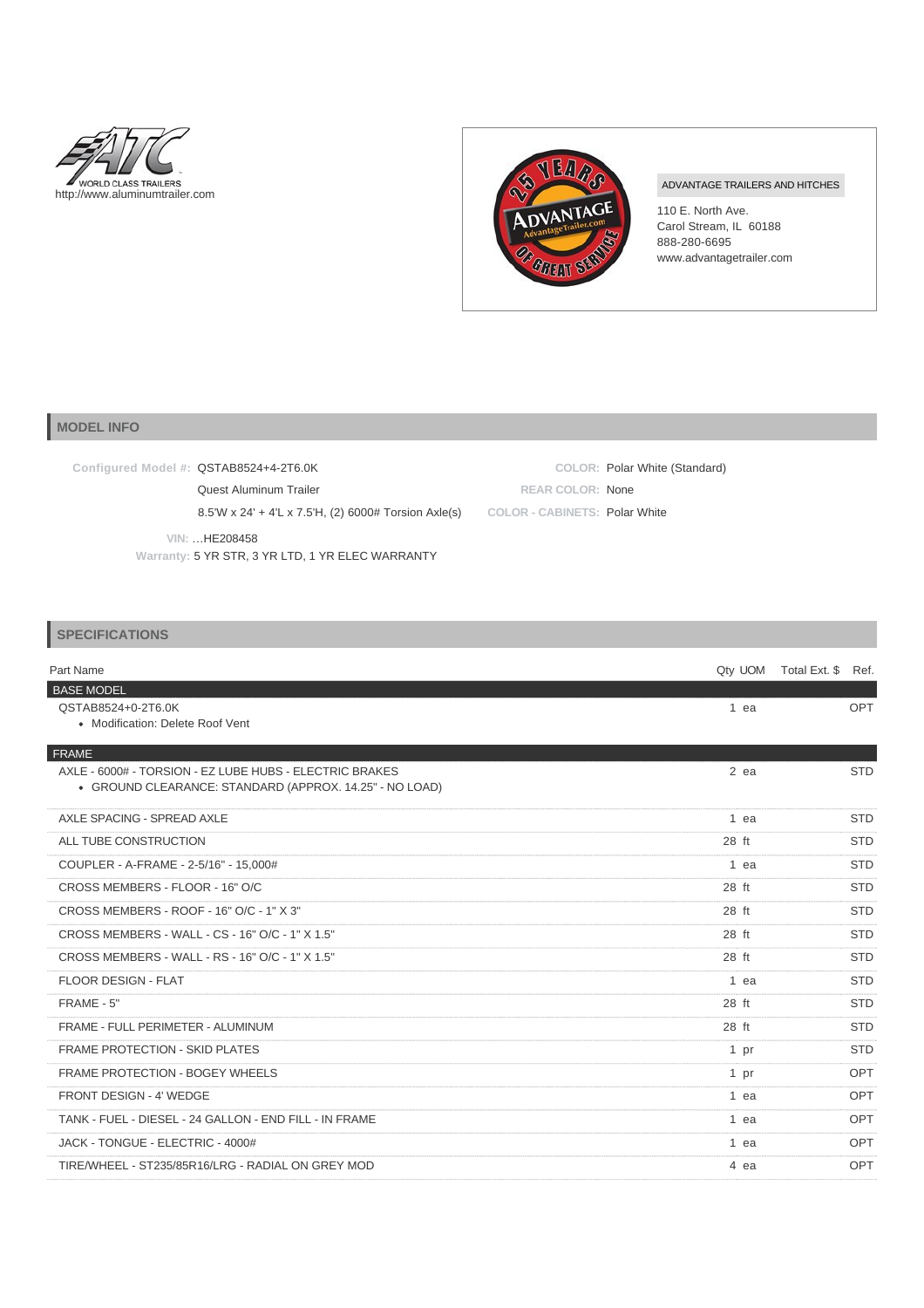| SPARE TIRE/WHEEL - ST235/85R16/LRG - RADIAL ON GREY MOD                                                        |       | 1 ea | <b>OPT</b> |
|----------------------------------------------------------------------------------------------------------------|-------|------|------------|
| SPARE TIRE MOUNT - INTERIOR WALL - 8 LUG                                                                       |       | 1 ea | <b>OPT</b> |
| TONGUE - STANDARD                                                                                              |       | 1 ea | <b>STD</b> |
| PARTITION WALL - WELDED CONSTRUCTION - W/28" DOOR                                                              |       | 1 ea | <b>OPT</b> |
| PARTITION WALL COVERING - SCREWLESS ALUMINUM<br>• FRONT SIDE                                                   |       | 1 ea | OPT        |
| PARTITION WALL COVERING - SCREWLESS ALUMINUM<br>• BACK SIDE                                                    |       | 1 ea | <b>OPT</b> |
| INSULATION - PARTITION WALL - CLOSED CELL - 1" - R-6.5                                                         |       | 1 ea | <b>OPT</b> |
| WEIGHT DISTRIBUTION PREP - INCLUDES HANGERS - WEDGE                                                            |       | 1 ea | <b>OPT</b> |
| TRUCK PLUG - 7 WAY - BUMPER PULL                                                                               |       | 1 ea | <b>STD</b> |
| <b>EXTERIOR</b>                                                                                                |       |      |            |
| EXTERIOR ALUMINUM - STANDARD COLOR<br>• Color: Polar White (Standard)                                          | 28 ft |      | <b>STD</b> |
| <b>EXTERIOR FASTENER - SCREWLESS</b>                                                                           | 28 ft |      | <b>STD</b> |
| <b>EXTERIOR ALUMINUM THICKNESS - .040</b>                                                                      | 28 ft |      | OPT        |
| <b>FENDERETTES - AL</b>                                                                                        |       | 4 ea | <b>STD</b> |
| <b>GRAVEL GUARD - ATP - 24" - WITH J RAIL</b>                                                                  |       | 1 ea | <b>STD</b> |
| ROOF - ONE PIECE - ALUMINUM                                                                                    | 28 ft |      | <b>STD</b> |
| TRIM - WEDGE NOSE - COLOR MATCHED                                                                              |       | 1 ea | <b>STD</b> |
| TRIM - HEADER - REAR - COLOR MATCHED                                                                           |       | 1 ea | <b>STD</b> |
| TRIM - VERTICALS - REAR - COLOR MATCHED                                                                        |       | 1 ea | <b>STD</b> |
| TRIM - RUB RAIL - UPPER - ALUMINUM - 3"                                                                        | 28 ft |      | <b>STD</b> |
| TRIM - RUB RAIL - LOWER - ALUMINUM - 3"                                                                        | 28 ft |      | <b>STD</b> |
|                                                                                                                |       |      |            |
| DOT TAPE                                                                                                       | 28 ft |      | <b>STD</b> |
| <b>DOORS</b>                                                                                                   |       |      |            |
| DOOR - REAR RAMP - PREMIUM - CONTINUOUS ALUMINUM HINGE - 2400# RATED MAX LOAD - 4000# VEHICLE<br><b>LOAD</b>   |       | 1 ea | OPT        |
| RAMP DOOR EXTERIOR - REAR - COLOR MATCHED                                                                      |       | 1 ea | <b>OPT</b> |
| RAMP DOOR FLOORING - REAR - TPO - BLACK COIN                                                                   |       | 1 ea | OPT        |
| DOOR LATCH - PADDLE - STAINLESS STEEL                                                                          |       | 1 pr | OPT        |
| DOOR - ENTRANCE - 405 SERIES - 36" X 78" - FLUSH LOCK<br>• RIGHT HINGE                                         |       | 1 ea | OPT        |
| STEP - SLIDE IN/OUT - ALUMINUM - 36"                                                                           |       | 1 ea | <b>OPT</b> |
| DOOR - FUEL - CAST ALUMINUM - LOCKABLE                                                                         |       | 1 ea | <b>PKG</b> |
| DOOR - GENERATOR - 405 SERIES - 42" X 36"<br>• TOP HINGE                                                       |       | 1 ea | <b>OPT</b> |
| GAS SHOCK - 180 DEGREE<br>• USED ON: GENERATOR DOOR                                                            |       | 1 pr | <b>OPT</b> |
| STAGE LEG FOR RAMP/STAGE - (STANDARD TRAILERS)                                                                 |       | 2 ea | <b>OPT</b> |
| <b>INTERIOR</b>                                                                                                |       |      |            |
| AIR COMPRESSOR - 4HP PEAK - 20 GALLON - W/ 1 INLET - 3 OUTLETS                                                 |       | 1 ea | OPT        |
| SWITCH - WALL - 120V - 20A<br>• INCLUDED WITH: AIR COMPRESSOR - 1 INLET - 3 OUTLETS - (20 GAL)                 |       | 1 ea | <b>PKG</b> |
| RECEPT - INTERIOR - 120V - 20A - DEDICATED<br>• Included With: AIR COMPRESSOR - 1 INLET - 3 OUTLETS - (20 GAL) |       | 1 ea | <b>PKG</b> |
| AIR COMPRESSOR DRAIN - THROUGH FLOOR                                                                           |       | 1 ea | OPT        |
| <b>INTERIOR HEIGHT - 7.5'</b>                                                                                  | 28 ft |      | <b>OPT</b> |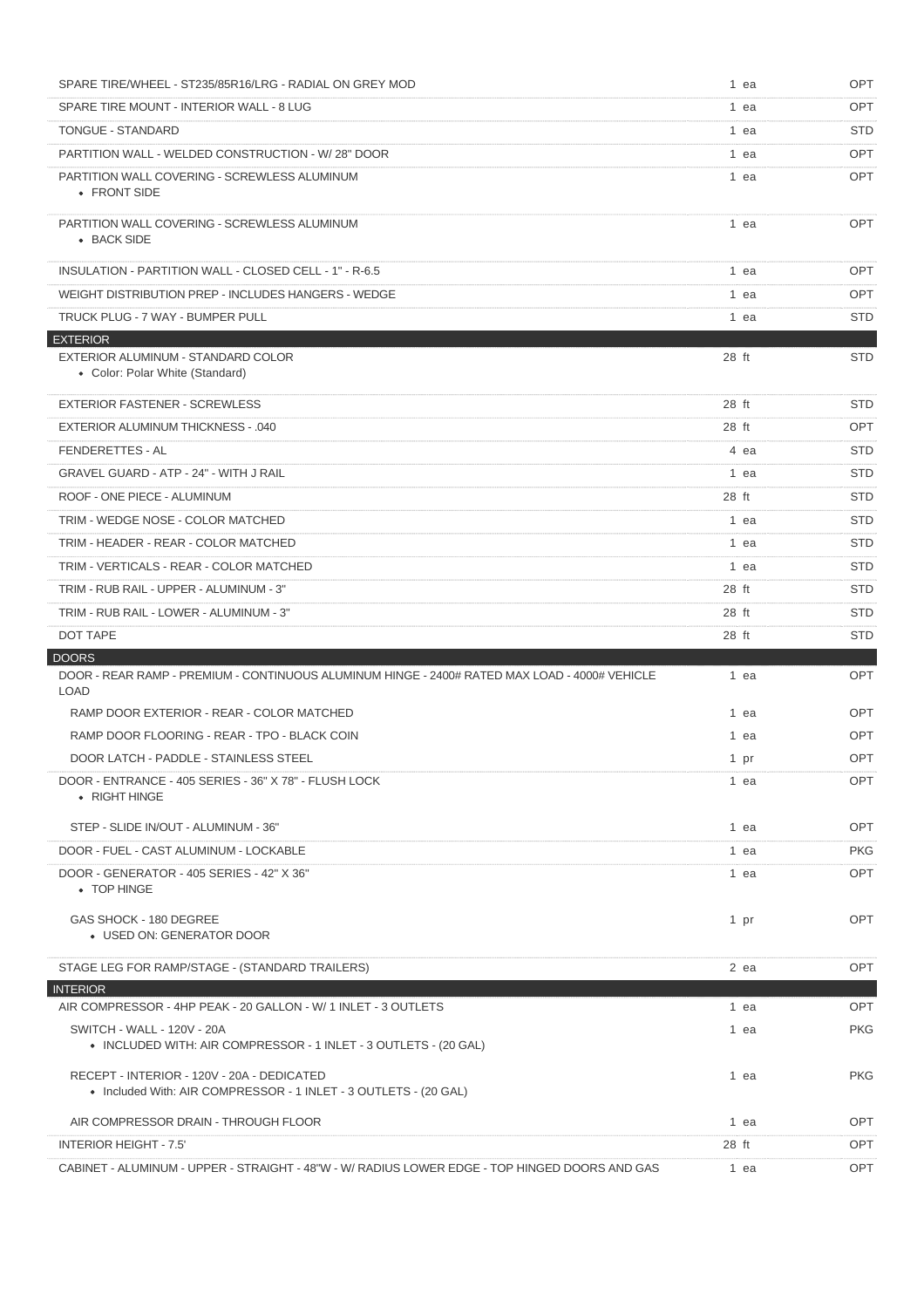| <b>SHOCKS</b> |
|---------------|
|---------------|

Cabinet Color: Polar White

| CABINET - ALUMINUM - FURNACE                                                                            | 1 ea   | OPT                      |
|---------------------------------------------------------------------------------------------------------|--------|--------------------------|
| INTERIOR CEILING - SCREWLESS ALUMINUM                                                                   | 28 ft  | OPT                      |
| • Cove Color: Polar White<br>• Ceiling Color: Polar White (Standard)                                    |        |                          |
| • Spring Box Color: Polar White                                                                         |        |                          |
| INSULATION - CEILING - CLOSED CELL - 1" - R-6.5                                                         | 28 ft  | <b>OPT</b>               |
| <b>INTERIOR WALLS - SCREWLESS ALUMINUM</b>                                                              | 28 ft  | <b>OPT</b>               |
| • Wall Color: Polar White (Standard)                                                                    |        |                          |
| INSULATION - WALLS - CLOSED CELL - 1" - R-6.5                                                           | 28 ft  | <b>OPT</b>               |
| • BUBBLE FOIL INSULATION INSTALLED ALONG WIRING RUNS<br>• NOT RECOMMENDED FOR COLD TEMPERATURES         |        |                          |
|                                                                                                         |        |                          |
| FLOORING - TPO - BLACK COIN                                                                             | 28 ft  | <b>OPT</b>               |
| FIRE EXTINGUISHER - 2.5# BC<br><b>SMOKE DETECTOR</b>                                                    | 1 ea   | <b>OPT</b><br><b>OPT</b> |
| CO DETECTOR                                                                                             | 1 ea   | <b>OPT</b>               |
|                                                                                                         | 1 ea   | <b>OPT</b>               |
| LP DETECTOR<br>WHEEL BOX - SMOOTH AL                                                                    | 1 ea   | <b>STD</b>               |
| <b>ELECTRICAL</b>                                                                                       | $2$ ea |                          |
| BATTERY - 12V AGM (930 CA, 775 CCA)                                                                     | 1 ea   | OPT                      |
| • ISOLATED TO GENERATOR ONLY                                                                            |        |                          |
| BREAKER BOX - 50 AMP - 120V ONLY - 60 AMP CONVERTER - 12V FUSE PANEL - INTELI-POWER UNIT                | 1 ea   | <b>OPT</b>               |
| BATTERY - 12V AGM (930 CA, 775 CCA)                                                                     | $2$ ea | <b>OPT</b>               |
| SWITCH - POWER CUT-OFF - MANUAL - 12V                                                                   | 1 ea   | <b>OPT</b>               |
| POWER INLET - MOTORBASE - 50A - W/ SHORE CORD - 25'                                                     | 1 ea   | <b>OPT</b>               |
| LIGHT - CLEARANCE - LED - 12V - AMBER - LOWER                                                           | 4 ea   | <b>STD</b>               |
| LIGHT - CLEARANCE - LED - 12V - AMBER - UPPER                                                           | 8 ea   | <b>STD</b>               |
| LIGHT - CLEARANCE - LED - 12V - RED - LOWER                                                             | 2 ea   | <b>STD</b>               |
| LIGHT - CLEARANCE - LED - 12V - RED - UPPER                                                             | 7 ea   | <b>STD</b>               |
| LIGHT - TAILLIGHT - SLIMLINE - LED - 12V - RED                                                          | 1 pr   | <b>STD</b>               |
| LIGHT - SCENE - LED - HIGH OUTPUT - 12V - NON RECESSED - 7" X 3"                                        | 4 ea   | <b>OPT</b>               |
| SWITCH - WALL - 12V                                                                                     | 1 ea   | <b>OPT</b>               |
| • USED FOR: Exterior Scene Lights                                                                       |        |                          |
| RECEPT - INTERIOR - 120V - 15A<br>• GFCI PROTECTED WHERE REQUIRED BY CODE                               | 5 ea   | OPT                      |
|                                                                                                         |        |                          |
| RECEPT - INTERIOR - 120V - 20A - DEDICATED<br>• GFCI PROTECTED WHERE REQUIRED BY CODE                   | 1 ea   | OPT                      |
|                                                                                                         |        |                          |
| RECEPT - EXTERIOR - 120V - 15A - GFI PROTECTED                                                          | 4 ea   | OPT                      |
| LIGHT - DOME - LED - 12V - NON RECESSED                                                                 | 2 ea   | OPT                      |
| SWITCH - WALL - 12V<br>• USED FOR: LIGHT - DOME - LED - 12V - NON RECESSED                              | 1 ea   | OPT                      |
|                                                                                                         |        |                          |
| LIGHT - RECTANGULAR - LED - 18" - 12V - RECESSED - W/ TRIM RING                                         | 6 ea   | OPT                      |
| SWITCH - WALL - 12V<br>• USED FOR: LIGHT - RECTANGULAR - LED - 18" - 12V - RECESSED - W/ TRIM RING      | 1 ea   | OPT                      |
|                                                                                                         |        |                          |
| SWITCH - RELAY - 12V - 30A<br>• (1) RELAY SWITCH REQUIRED WHEN OPTIONING MORE THAN (4) - 18" LED LIGHTS | 1 ea   | OPT                      |
|                                                                                                         |        |                          |
| GENERATOR - 8.0 KW ONAN - DIESEL - (120V ONLY)                                                          | 1 ea   | OPT                      |
| <b>REMOTE START</b>                                                                                     | 1 ea   | PKG                      |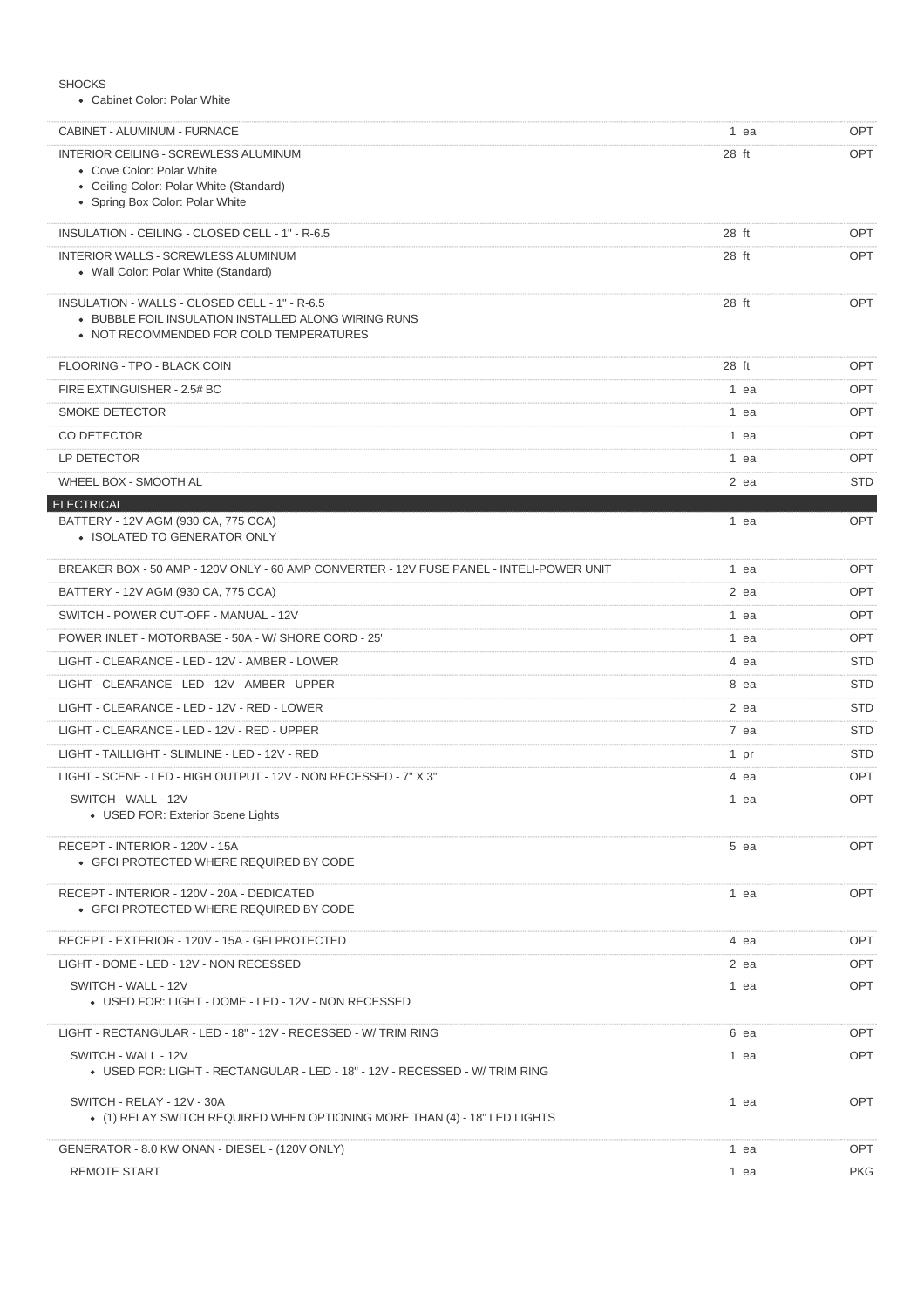| <b>FUEL GAUGE</b>                                                                                                                                                                                                                           | 1 ea   | <b>PKG</b> |
|---------------------------------------------------------------------------------------------------------------------------------------------------------------------------------------------------------------------------------------------|--------|------------|
| GENERATOR COMPARTMENT - INSULATED W/ ALUMINUM COUNTERTOP<br>• GEN DOOR NOT INCLUDED<br>• INCLUDES GALVANIZED LINER<br>• COLOR: Polar White                                                                                                  | 1 ea   | <b>OPT</b> |
| LIGHT - DOME - LED - 12V - INTEGRATED SWITCH<br>• USED FOR: Generator Compartment                                                                                                                                                           | 1 ea   | <b>OPT</b> |
| TRANSFER SWITCH - AUTO - 50A                                                                                                                                                                                                                | $1$ ea | <b>OPT</b> |
| PLUMBING & LP                                                                                                                                                                                                                               |        |            |
| LP TANKS - (2) - 20# - W/ RV TRAY AND MOUNTING BRACKETS                                                                                                                                                                                     | 1 ea   | OPT        |
| <b>HEATING &amp; AIR CONDITIONING</b><br>A/C - 13,500 BTU - LOW PROFILE - 10.5" - WHITE                                                                                                                                                     | 2 ea   | OPT        |
| THERMOSTAT - A/C - MOUNTED TO WALL - WHITE                                                                                                                                                                                                  | 1 ea   | <b>OPT</b> |
| A/C DRAIN SYSTEM - IN WALL                                                                                                                                                                                                                  | 2 ea   | <b>OPT</b> |
| FURNACE - DUCTED - 25000 BTU - LP<br>• DUCTING FOR FURNACE THROUGH CABINETS<br>• THERMOSTAT INCLUDED                                                                                                                                        | 1 ea   | <b>OPT</b> |
| DEALER CUSTOM OPTIONS                                                                                                                                                                                                                       |        |            |
| Advantage Aftermarket Department Install Of Customer Supplied Items<br>Install of customer supplied items including, Window, display boards, Hardie siding, Hardie<br>materials, misc electronic equipment mounted and installed            | 1 ea   |            |
| <b>GRAPHICS PACKAGE EST</b><br>Exterior Graphics Package Custom Install                                                                                                                                                                     | 1 ea   |            |
| LOCKING STORAGE BAR UNDER COUNTER TOPS<br>CUSTOMER WILL HAVE STORAGE BINS UNDER THE COUNTER TOP AND WANTS US TO PROVIDE A FLAT STOCK<br>BAR TO GO ACROSS THE AREA UNDER THE COUNTER TOP TO LOCK THE BIN UNDER COUNTER AND PREVENT<br>THEFT. | 4 ea   |            |
| ATC CUSTOM OPTIONS                                                                                                                                                                                                                          |        |            |
| CABINET - ALUMINUM - LOWER - STRAIGHT - 24"W X 40"H X 24"D - NO DOOR - POLAR WHITE - ALUMINUM<br><b>COUNTERTOP</b><br>• NO DOORS OR SHELF                                                                                                   | 1 ea   |            |
| COMPARTMENT - EXTERIOR ACCESS - 72"W X 60"H X 14"D<br>• DOES NOT INCLUDE ACCESS DOORS<br>• 3/8" PLYWOOD COVERING INSIDE COMPARTMENT<br>• ALUMINUM COVERING OUTSIDE                                                                          | 3 ea   |            |
| COMPARTMENT - EXTERIOR ACCESS - 96"W X 60"H X 14"D<br>• ALUMINUM COVERING OUTSIDE                                                                                                                                                           | 2 ea   |            |
| • DOES NOT INCLUDE ACCESS DOORS<br>• ALUMINUM COVERING INSIDE                                                                                                                                                                               |        |            |
| COMPARTMENT - LP - FOR (2) 20# TANKS - 32"W X 24"H X 18"D - ALUMINUM COUNTERTOP<br>• 2" VENT HOLE IN FLOOR<br>• NO INTERIOR DOORS<br>• REQUIRES NON LOCKING LP DOOR<br>• REINFORCE TOP TO SUPPORTING AIR COMPRESSOR                         | 1 ea   |            |
| COUNTERTOP - LAMINATE - FIXED - 15"D - INCLUDES SPEED BRACES                                                                                                                                                                                | 28 ft  |            |
| DOOR - ACCESS - 405 SERIES - 30" X 24" - NON-VENTED - NON-LOCKING<br>• RIGHT HINGE                                                                                                                                                          | 1 ea   |            |
| DOOR - CONCESSION - 70" X 58" - STANDARD<br>• INCLUDES GAS SHOCKS & PROP RODS                                                                                                                                                               | 3 ea   |            |
| DOOR - CONCESSION - 94" X 58" - STANDARD<br>• INCLUDES GAS SHOCKS & PROP RODS                                                                                                                                                               | 2 ea   |            |
| LIGHTS - RECTANGULAR - LED - 18" - 12V - RECESSED - W/TRIM RING - INSTALLED IN CONCESSION DOOR                                                                                                                                              | 7 ea   |            |